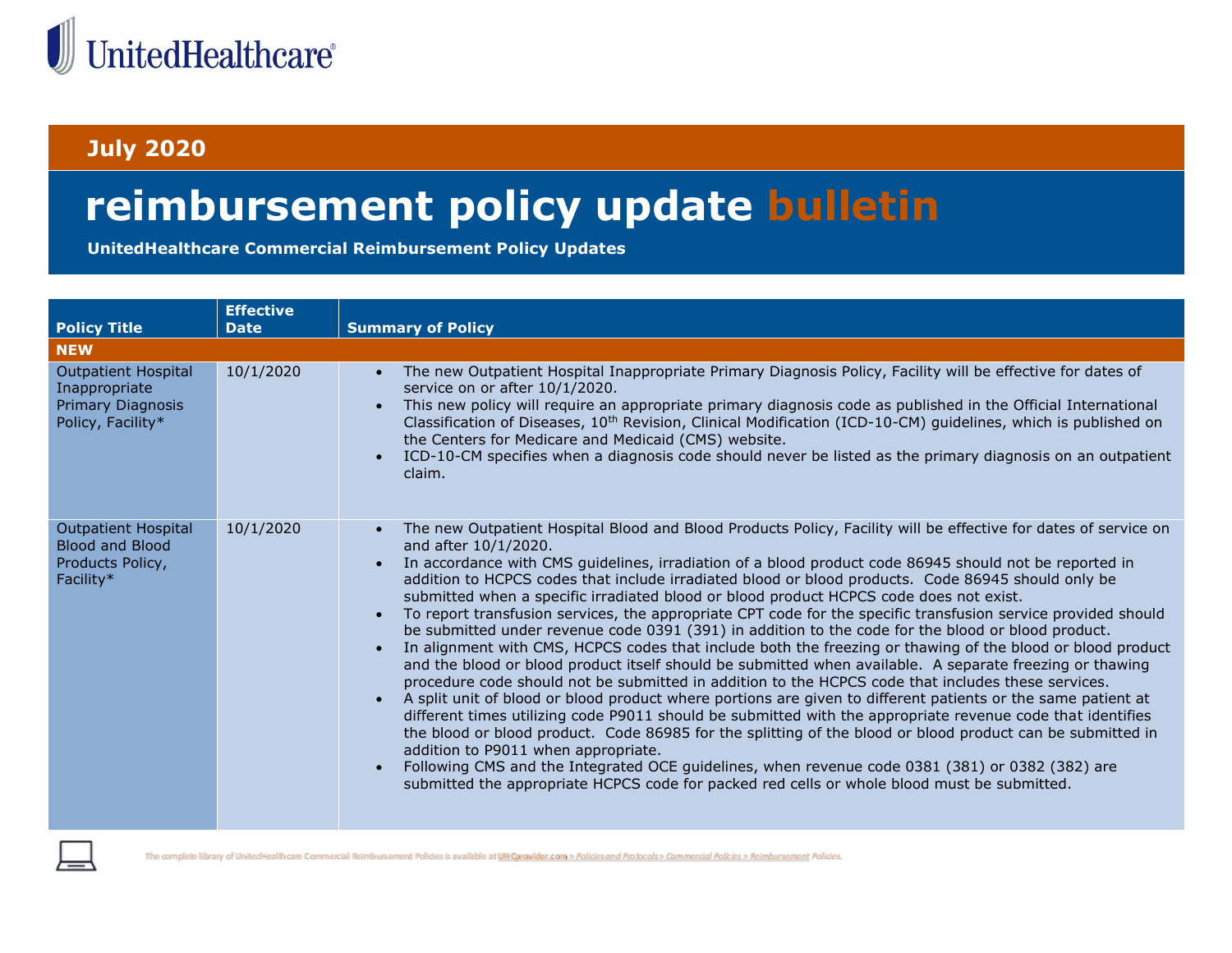## $\begin{array}{c} \hline \hline \end{array}$  United<br>Healthcare®

|                                                                | <b>Effective</b>      |                                                                                                                                                                                                                                                                                                                                                                                                                                                                                                                                                                                                                                                                                                                                                                                                                                                                                                                                                                                                                                                                                                                                                                                                                                                                                                                                                                                                                                                                                                                                                                                                                                                                                                                                                                                                                                                                                                                                                                                                                           |
|----------------------------------------------------------------|-----------------------|---------------------------------------------------------------------------------------------------------------------------------------------------------------------------------------------------------------------------------------------------------------------------------------------------------------------------------------------------------------------------------------------------------------------------------------------------------------------------------------------------------------------------------------------------------------------------------------------------------------------------------------------------------------------------------------------------------------------------------------------------------------------------------------------------------------------------------------------------------------------------------------------------------------------------------------------------------------------------------------------------------------------------------------------------------------------------------------------------------------------------------------------------------------------------------------------------------------------------------------------------------------------------------------------------------------------------------------------------------------------------------------------------------------------------------------------------------------------------------------------------------------------------------------------------------------------------------------------------------------------------------------------------------------------------------------------------------------------------------------------------------------------------------------------------------------------------------------------------------------------------------------------------------------------------------------------------------------------------------------------------------------------------|
| <b>Policy Title</b>                                            | <b>Date</b>           | <b>Summary of Policy</b>                                                                                                                                                                                                                                                                                                                                                                                                                                                                                                                                                                                                                                                                                                                                                                                                                                                                                                                                                                                                                                                                                                                                                                                                                                                                                                                                                                                                                                                                                                                                                                                                                                                                                                                                                                                                                                                                                                                                                                                                  |
| <b>NEW</b>                                                     |                       |                                                                                                                                                                                                                                                                                                                                                                                                                                                                                                                                                                                                                                                                                                                                                                                                                                                                                                                                                                                                                                                                                                                                                                                                                                                                                                                                                                                                                                                                                                                                                                                                                                                                                                                                                                                                                                                                                                                                                                                                                           |
| <b>Outpatient Hospital</b><br>Observation Policy,<br>Facility* | 10/1/2020             | • The new Outpatient Hospital Observation Policy, Facility will be effective for dates of service on and after<br>10/1/2020.<br>The policy will enforce correct coding and billing guidelines associated with observation services in<br>$\bullet$<br>accordance with Centers for Medicare and Medicaid Services (CMS), the Integrated OCE (IOCE), and the<br>CMS Hospital Outpatient Prospective Payment System (OPPS). Observation services not reported according<br>to correct coding quidelines may be denied.<br>The following are correct coding guidelines for submitting observation services:<br>$\bullet$<br>Revenue code 0762 (observation hours) should be submitted with the appropriate HCPCS code.<br>$\circ$<br>Type of bill 13X or 85X should be submitted.<br>$\circ$<br>$\circ$ Observation services must be reported with units based on the hours the patient is under<br>observation care.<br>Observation services should only be submitted when they equal or exceed 8 hours (8 units)<br>Observation services must be submitted on the same date of service or the day after one of the<br>following:<br>Emergency Department Visit, Clinic Visit, Critical Care, or Direct Referral for Observation<br>٠.<br>Care<br>When appropriate, Direct Referral for Observation may be submitted in addition to observation services.<br>Observation services must be reported on a single line and the date of service for that line is the date that<br>the observation service begins.<br>o Observation services should not be reported with a date span even when the period of observation<br>spans more than 1 calendar day.<br>Observation services should not be reported in addition to procedure codes that are assigned a status<br>$\bullet$<br>indicator of J1 or T when the procedure/service is reported on the same date of service or the day before<br>observation services. Observation care is considered included in these procedures/services and is not<br>separately reimbursed. |
| <b>Policy Title</b>                                            | <b>Effective Date</b> | <b>Summary of Changes</b>                                                                                                                                                                                                                                                                                                                                                                                                                                                                                                                                                                                                                                                                                                                                                                                                                                                                                                                                                                                                                                                                                                                                                                                                                                                                                                                                                                                                                                                                                                                                                                                                                                                                                                                                                                                                                                                                                                                                                                                                 |
| <b>UPDATED</b>                                                 |                       |                                                                                                                                                                                                                                                                                                                                                                                                                                                                                                                                                                                                                                                                                                                                                                                                                                                                                                                                                                                                                                                                                                                                                                                                                                                                                                                                                                                                                                                                                                                                                                                                                                                                                                                                                                                                                                                                                                                                                                                                                           |
| Procedure to<br>Modifier Policy,<br>Professional               | 7/1/2020              | Effective with dates of service on or after July 1, 2020, the GN, GO, or GP modifiers will be required on<br>$\bullet$<br>"Always Therapy" codes to align with the Centers for Medicare and Medicaid (CMS).<br>According to CMS, certain codes are "Always Therapy" services regardless of who performs them, and<br>always require a therapy modifier (GP, GO, or GN) to indicate that they are provided under a physical<br>therapy, occupational therapy, or speech-language pathology plan of care.<br>"Always Therapy" modifiers are necessary to enable accurate reimbursement for each distinct type of<br>therapy in accordance with member group benefits.                                                                                                                                                                                                                                                                                                                                                                                                                                                                                                                                                                                                                                                                                                                                                                                                                                                                                                                                                                                                                                                                                                                                                                                                                                                                                                                                                       |